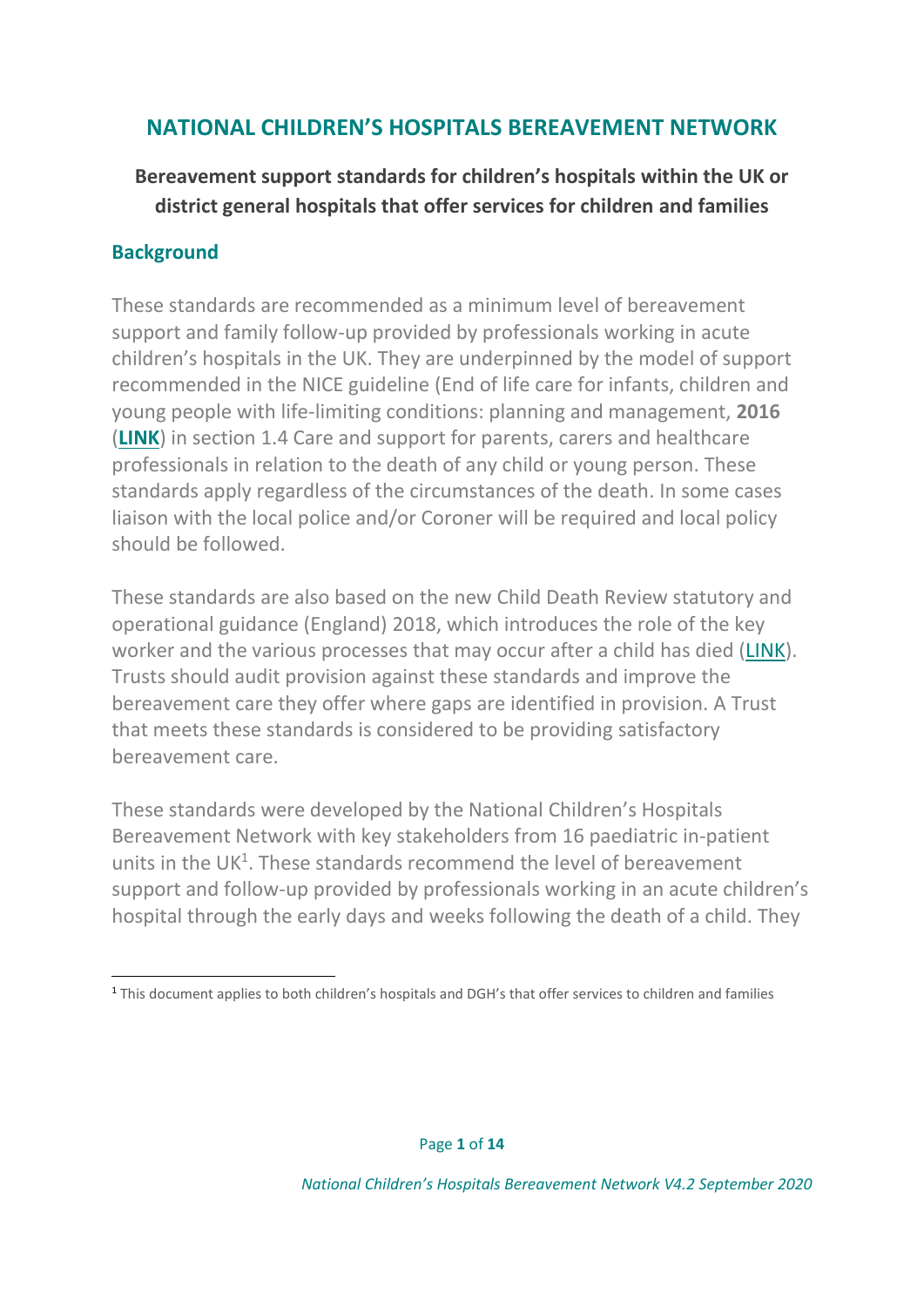do not cover what may be termed 'specialist bereavement support' or interventions such as those delivered by a psychologist or counselling services.

We acknowledge that each death is unique and there are different levels of services that are currently offered. In some cases liaison will be needed with the police/Coroner especially if death is thought to be suspicious? Each area will have their own local policy and this should be followed

# **1. What do we mean by Bereavement support?**

Bereavement support may include but is not limited to:

- practical support such as advice on arranging a funeral
- information on who to inform of the death
- information on what to do with equipment and medication
- supportive conversations with health and social care staff
- signposting to support from voluntary, community and faith sectors
- information about local support services, telephone helplines, national and online support organisations and, in some cases,
- referral to more specialist support from trained bereavement counsellors or mental health workers.

We recognise that grieving is a normal process. The loss of a child, however, would be considered complex or complicated in all normal grief theories and tends to hold greater risk factors than other bereavement situations. So whilst bereavement is a normal experience, following the loss of a child, it is more likely that specialist interventions may be required through specialist bereavement support services.

# **2. What do we mean by Family?**

In this document, child/ children and young people' refers to those under 18 years old. This includes neonates and infants. We use a broad definition of 'family' to include parents, siblings and grandparents as well as stepparents/partners, adoptive-parents, foster carers and guardians, or those with a significant close relationship to the child who has died, such as teachers and friends. It is always important to clarify who has parental responsibility for the child.

### Page **2** of **14**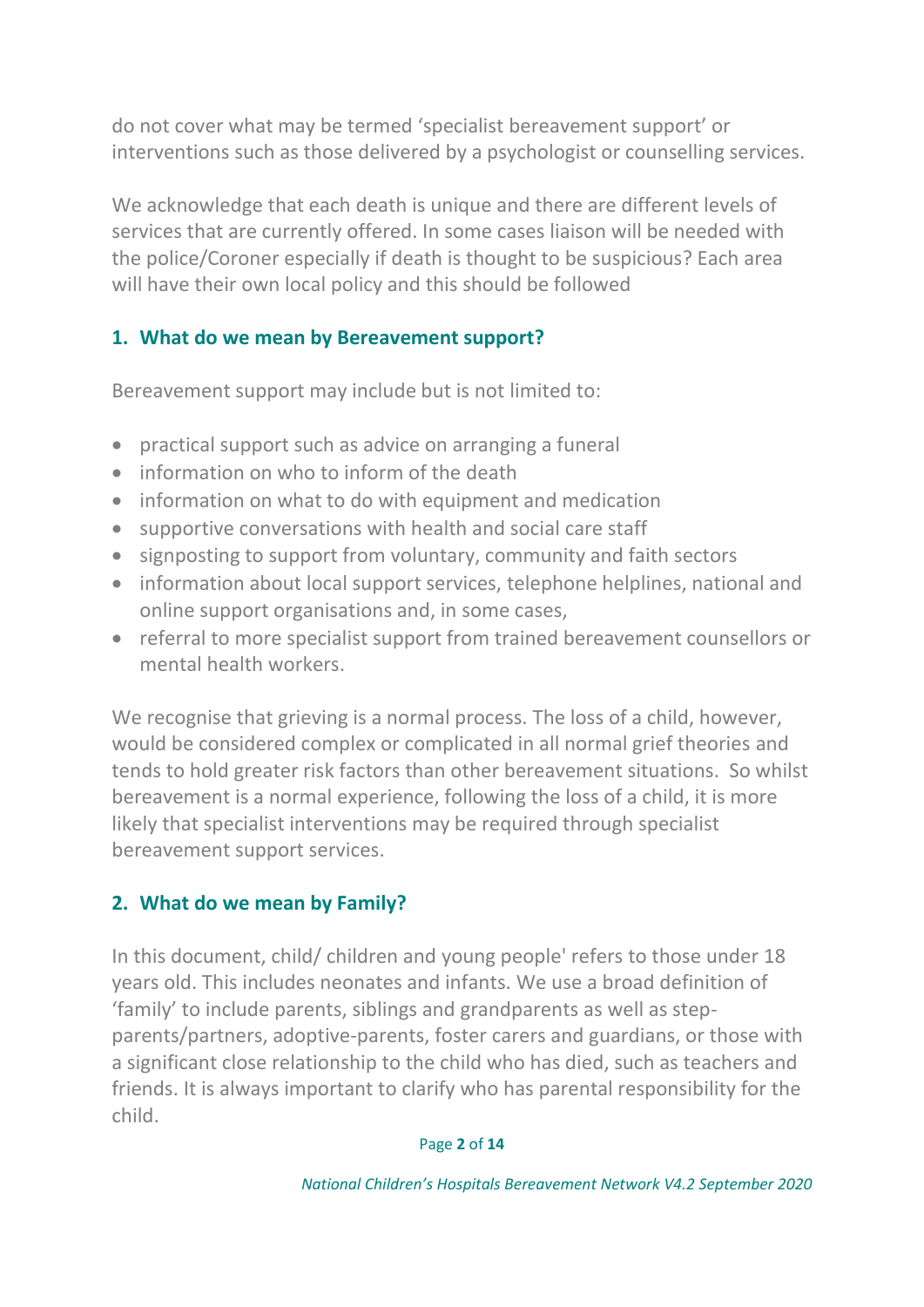**3. The three-tiered model of bereavement service for families** after the death of their child (adapted from Craft & Killen (2007):



- **Level 1** The foundation of services that are offered to all families regardless of location of care or death
- **Level 2** These form the majority of services required by families and include the role of the Key Worker
- **Level 3** Support offer by specialist bereavement counselling services and mental health services

The Pyramid model outlines the levels support that should be available, who is likely to need it, and who should provide it. It sets out what good provision for bereaved children and young people and their parents and carers looks like. The Pyramid model identifies the needs of 'most', 'some' and 'few'. It suggests most people can be supported by providing accurate information and emotional support through their family and community. The Pyramid model

#### Page **3** of **14**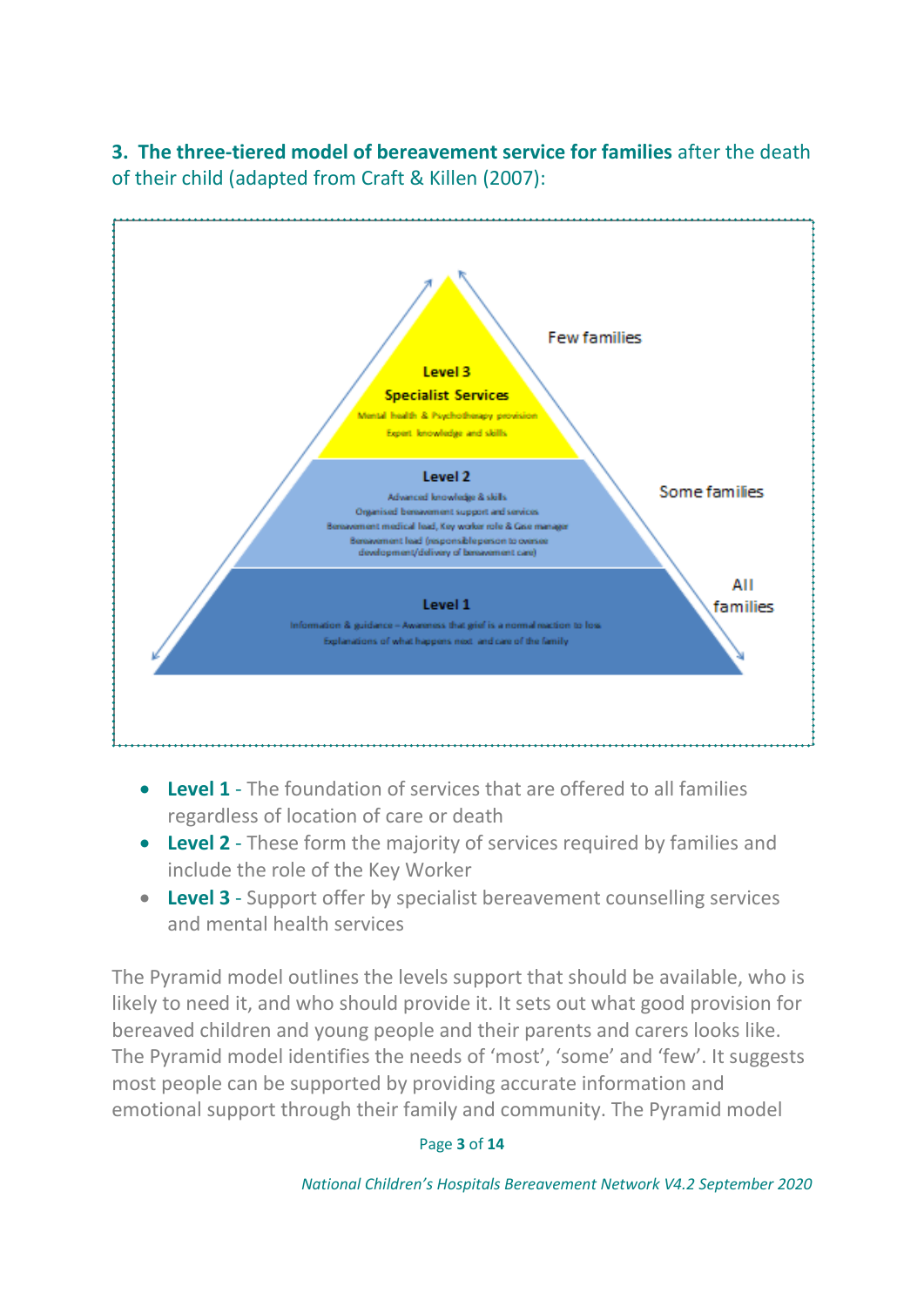further identifies the types of services appropriate for 'some' who have extended needs and may require support outside of their normal networks of support.

We would expect that all in-patient paediatric services should be able to provide level 1 support as a baseline offer to all families in the early hours following a death. We would hope that a tertiary children's hospital would be able to offer levels 1 & 2 support. There will be some hospitals that may well be able to offer level 1, 2 & 3.

We would expect there to be a **Bereavement lead professional** in each Trust who would be responsible for ensuring a joined-up and a co-ordinated service to all families and be responsible for the development of policies and procedures.

# **Siblings:**

The care of siblings is of the upmost importance. In 2015 the Irish Childhood Bereavement Network (ICBN) developed the Bereavement Care Pyramid below. This Pyramid outlines a useful model of the support that should be available, who is likely to need it, and who should provide it. It sets out what good provision for bereaved children and young people and their parents and carers looks like. The Pyramid identifies the needs of 'most', 'some' and 'few'. It suggests most people can be supported by providing accurate information and emotional support through their family and community. The Pyramid further identifies the types of services appropriate for 'some' and 'few' who have extended needs and may require support outside of their normal networks of support. This model mirrors the model above and again we would expect that all services should be able to offer level 1 as a baseline offer to all families. We would hope that a tertiary children's hospital would be able to offer levels 1 & 2 support. There will be some hospitals that may be able to offer level 3 & 4.

Irish Childhood Bereavement Network (2017) 'Standards for Supporting Bereaved Children & Young People – A Framework for Development' ICBN, Dublin [\(LINK\)](https://www.childhoodbereavement.ie/professionals/standards-supporting-bereaved-children/)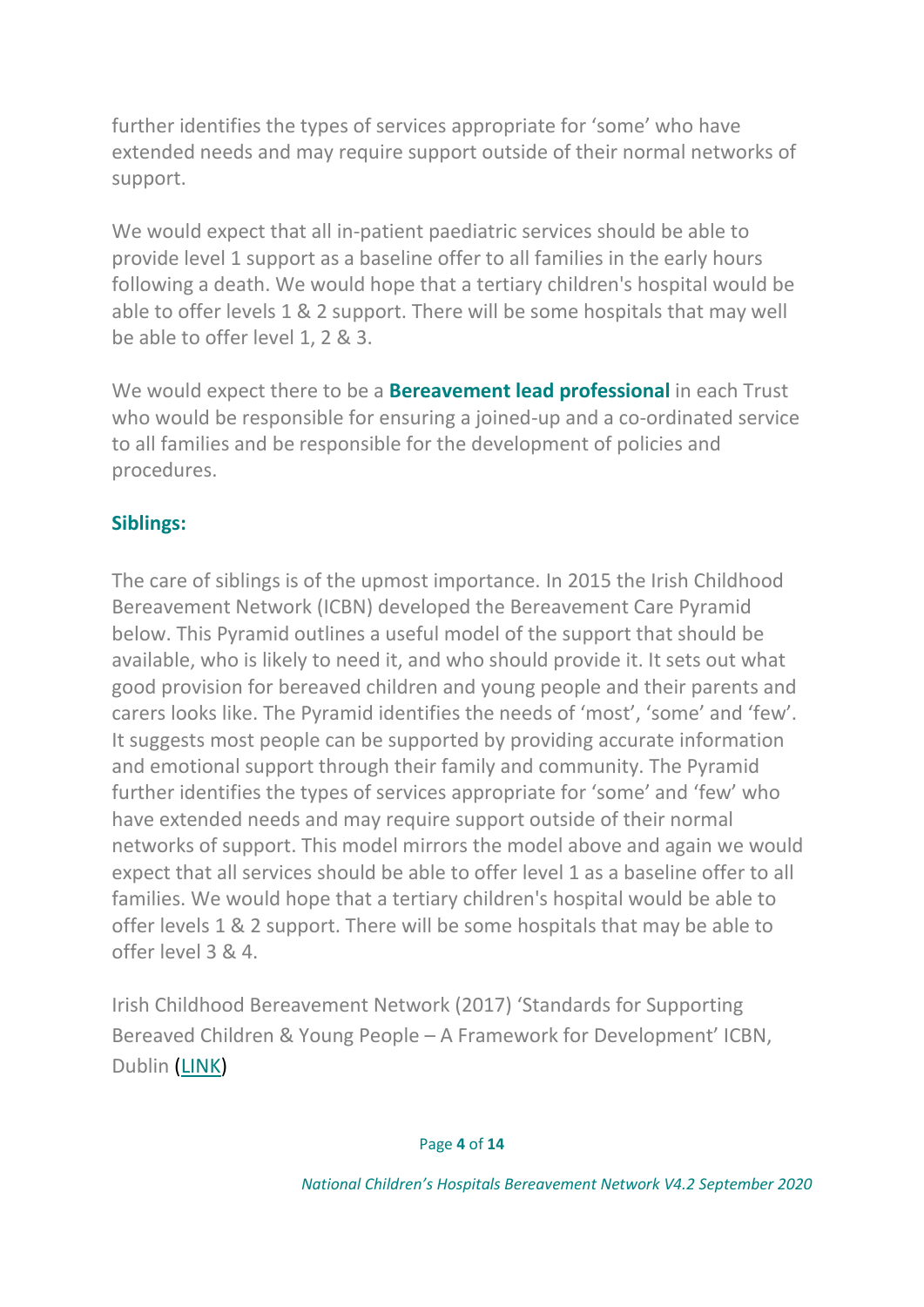

## **4.0 What do we mean by a bereavement service?**

## **4.1 All hospitals offering paediatric care should have:**

• A Standard Operating Procedure (**SOP**) or guidelines for supporting families following the death of a child in their hospital. Families should be aware of what this offer is. It will vary across the UK given the different resources, demographic and types of services being offered. There must be information for families about the local offer and sources of ongoing bereavement support. As a minimum Level 1 must be provided.

## **4.2 A workforce consisting of:**

• **An 'End of Life medical lead' for each child who dies -** this should be the most appropriate consultant to continue to support the family following the death of their child and is usually the child's designated lead consultant in life. The bereavement medical lead will offer follow up sessions to discuss any clinical issues with the family and ensure transition to local care, GPs/Local Paediatricians, as appropriate. The

#### Page **5** of **14**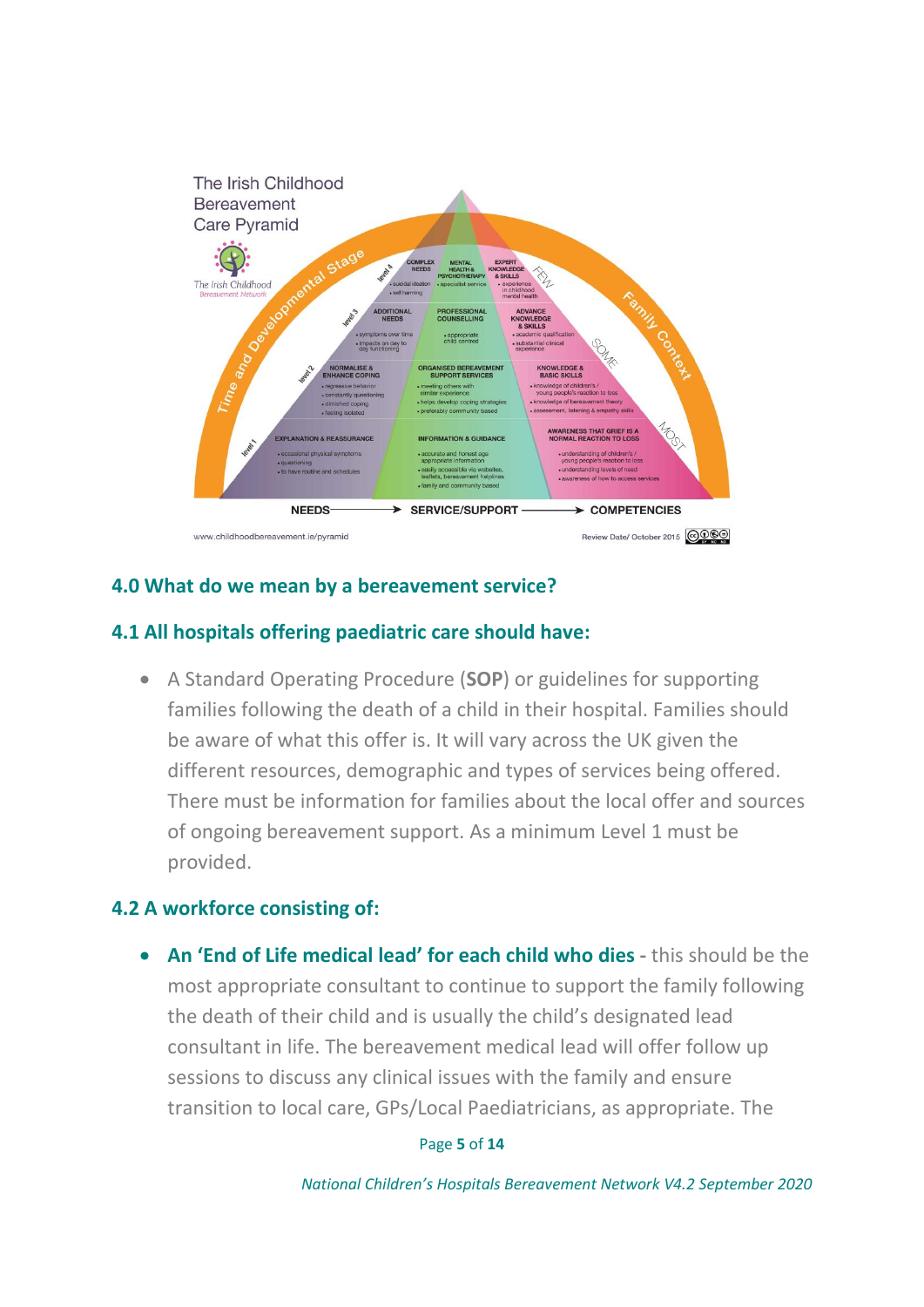bereavement medical lead is responsible for going through the post mortem and any other peri-mortem results with the family

• **A bereavement 'Key Worker' for each child who dies**- the bereavement key worker will be the key point of contact for the family and for staff who are part of the "team around the family". They will have experience in managing the processes surrounding the death of a child, and be able to coordinate support for the family meetings, ensure the family are supported and know who they can contact. (See Chapter 6 & Appendix 5 in Child death review: statutory and operational guidance (England) [LINK](https://www.gov.uk/government/publications/child-death-review-statutory-and-operational-guidance-england) *(This is an England only document, but is very useful in developing services outside of England)*

Once the family is at home, the main point of contact will be the bereavement key worker. This person will contact them as agreed, to offer support through their bereavement, make onward referrals to other agencies as required, provide an ongoing and open link to the hospital, and offer a supportive and information-gathering role.

**Key Worker model**: A trust may have a bereavement team and this team should include a key worker who will have a vital role for the majority of deaths when children die suddenly and unexpectedly in the community and are brought in via ED, or who are brought in and subsequently die in PICU.

In the case of children with known life limiting conditions, there will often be a specialist liaison nurse already involved (e.g. Oncology/Cardiac/Metabolic Clinical Nurse Specialist), or a similar professional involved with their care in the community. These individuals will know the family extremely well and may be better placed to take on the key worker role. It is important to work with the family to determine their preferences and ensure they are supported by someone they feel comfortable with to accompany them throughout the Child Death Review process.

• **A named 'Clinical Lead' for the Bereavement service.** This is a different role to the 'Key Worker' as set out in the Child Death Review Statutory and Operational Guidance (England) (Cabinet Office September 2018,

Page **6** of **14**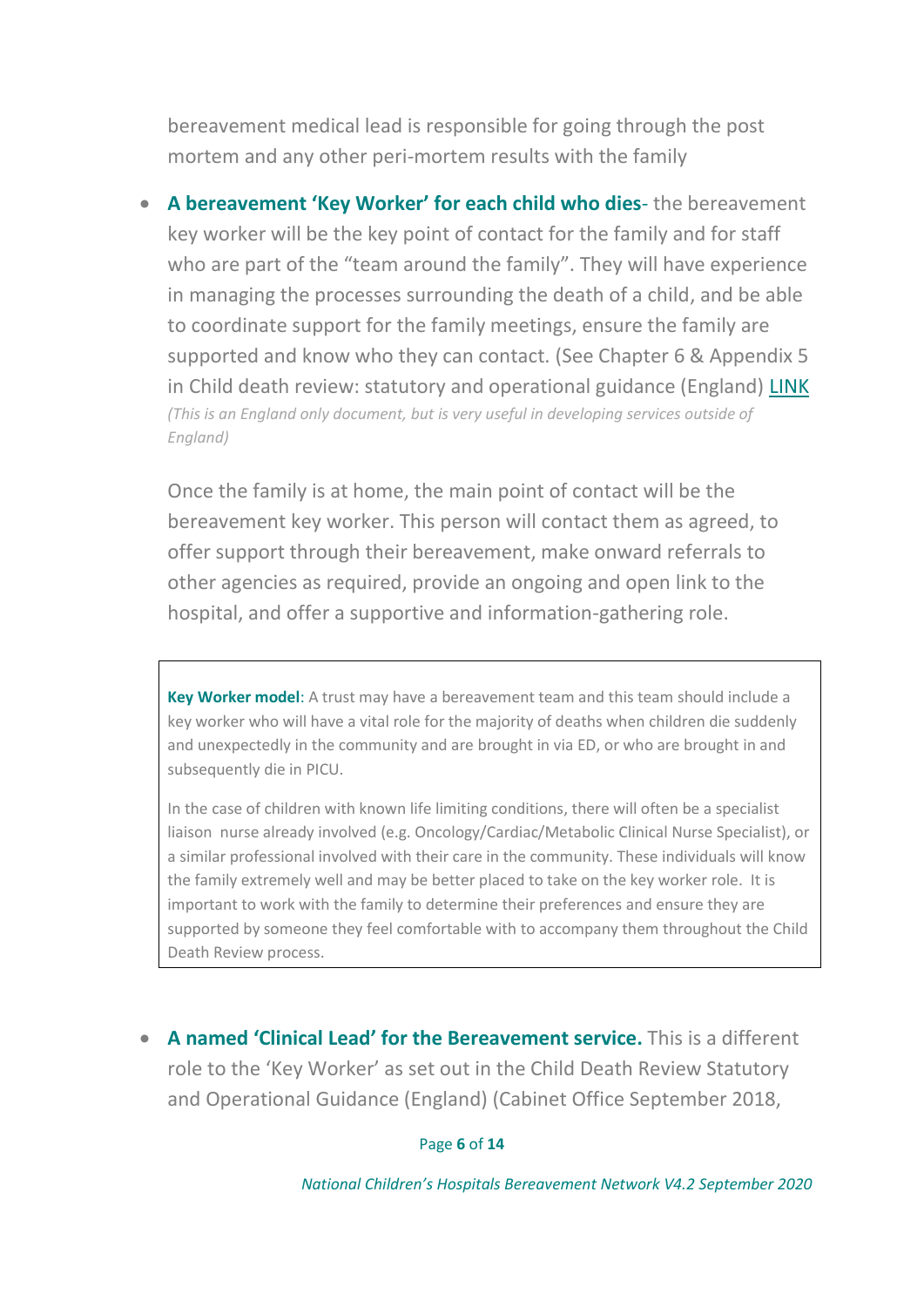page 7). This person should oversee and develop the service that is being offered to families. In some settings this may be a joint post - for example covering adult deaths as well. The post holder should always however have knowledge of the paediatric child death processes and be able to offer Level 1 support.

• **A 'Case manager'** – in cases where a formal complaint or patient safety investigation has been initiated after a child has died, a case manager should be appointed to have an oversight of procedures. (CDR 3.6.3) While local policy for the management of complaints should be followed it is good practice for the case manager to discuss and agree with the bereavement keyworker who should be the 'lead communicator' with the family regarding the investigatory processes.

**4.3 A suitable environment** Provide a suitably attired room where a family can spend time with their child in privacy.

## **5. Every family is entitled to compassionate communications**

- All communication with parents/carers experiencing the death of their child must be empathic, honest, sensitive, non-judgemental and parentled.
- Sensitive communication and bad news should be delivered in a quiet space and families given adequate time to process the information
- Ensure communications are: in plain, understandable language (free of jargon) with clarification of any technical terms, phrases, acronyms, processes, procedures, and organisations
- Staff should never assume that they can anticipate the needs of any individual with a sensory impairment, learning difficulties or who is experiencing a language barrier. Staff should ask parents if they need additional support and their preferences for bow this is received

#### Page **7** of **14**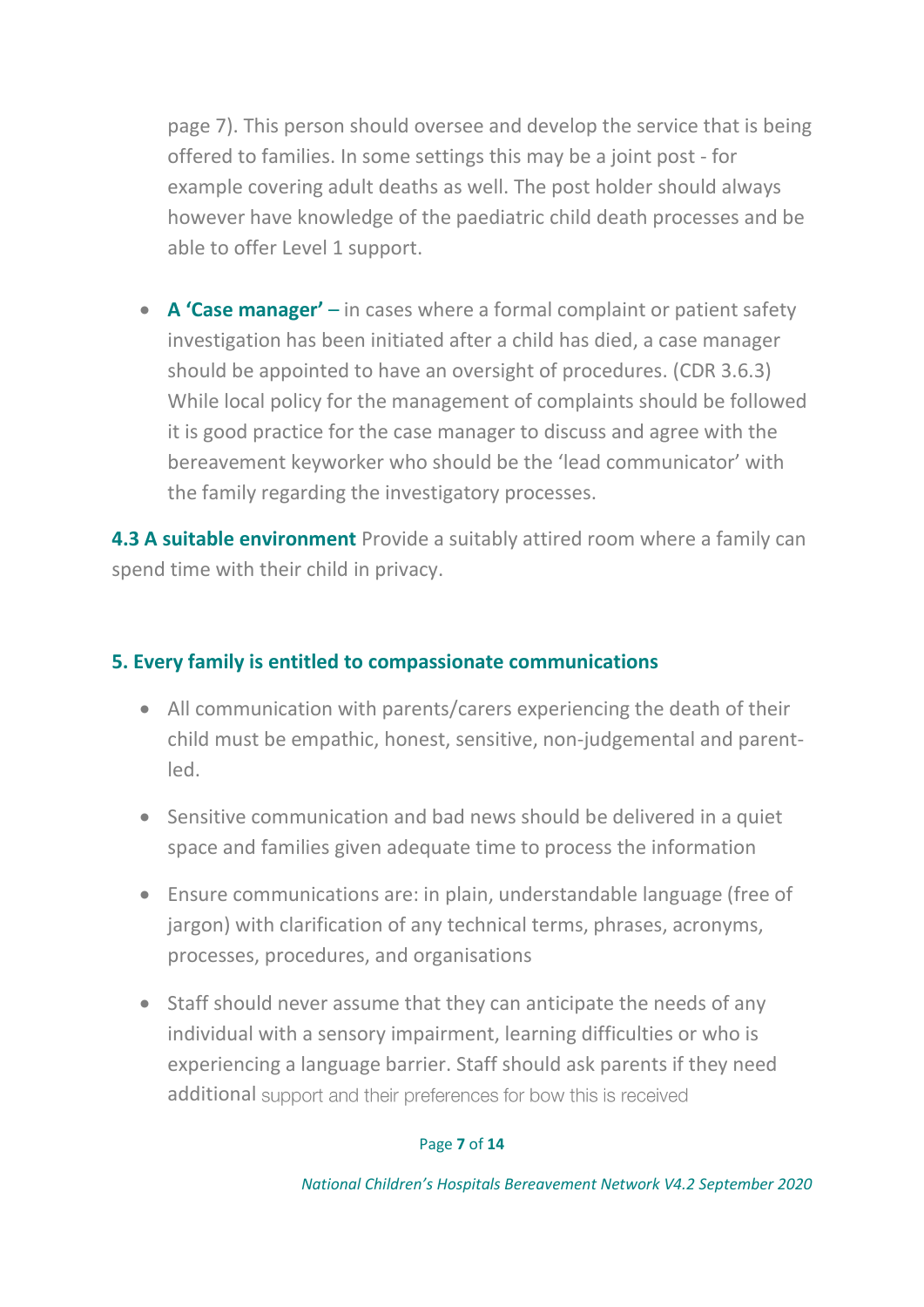• All bereaved parents should be informed about, and if requested referred for emotional support and specialist mental health support when needed

# **6. Care by the team at time of death and the hours following the death**

## **6.1 The care team should;**

- Respect the family's privacy and wishes at the time of their child's death and allow them, where possible, to spend time with their child. Support the family as best they can and help them with the immediate shock that they may experience.
- Treat bereaved families with compassion, dignity, respect, kindness, and empathy, regardless of the circumstances surrounding the death
- Clarify who has parental responsibility and arrangements for sharing information while also respecting family structures and treating parents as equal partners in accessing appropriate bereavement care and support.
- Provide opportunities for the family to view and have contact with their child (where appropriate) and give them the opportunity to wash their child.
- Offer opportunities to make memories/keepsakes; this is best started, where possible, before the child has died, or soon after death, but in some cases of unexpected death this may need to wait until after the post mortem examination has been carried out (NB not all children will require post mortem)
- Ensure, wherever possible, that the values, culture, faith and beliefs of the family are followed and any needs that they may have in this respect are met. The hospital chaplaincy team may be able to help with this aspect of care.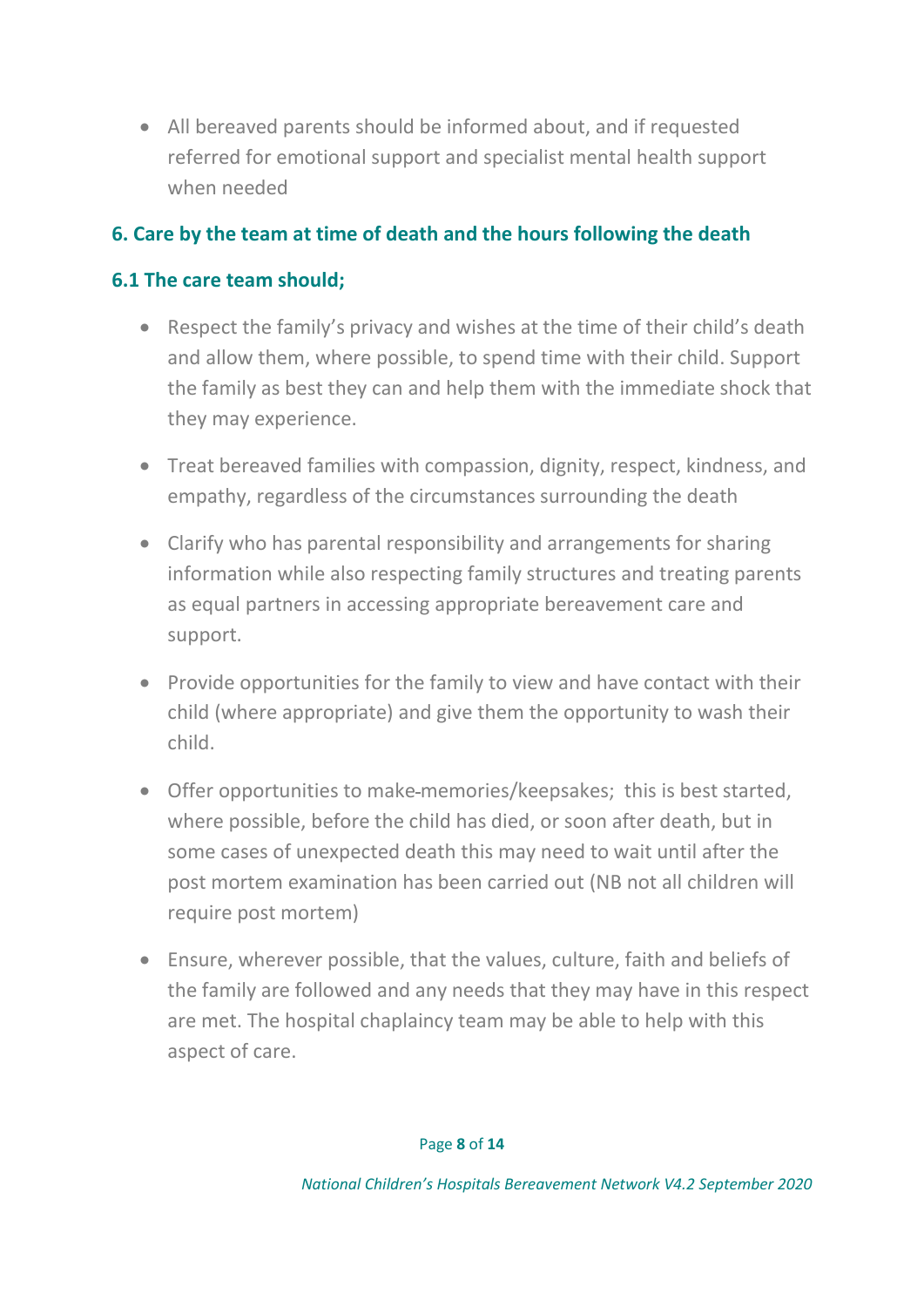- Give families time on the ward / department before moving the child to the hospital bereavement room / viewing room /mortuary. Viewing and time arrangements will be depend on local policy and facilities
- Consider what support the family need to get home safely. If they are not ready to leave, consider what space can be offered to allow them to stay longer in hospital.
- Help with temporary car parking arrangements to make collection of belongings and other family members easier

## **6.2 What the family should expect before they leave hospital**

A family may be in a state of shock at this time; first and foremost they should be able to expect kindness and compassion from all the staff around them. Please refer to the prompts above regarding the environment, who supports them, and when and how they are getting home i.e. a s a minimum, find a quiet room for the family, help them think about how to get home safely and arrange who will be in contact with them and when.

The family should be:

- Allocated a dedicated and named key worker:
- Given their child's Medical Certificate of Cause of Death (MCCD), if issued. Check the certificate for accuracy before providing to a family.
- Provided practical information in relation to the registration of the child's death, arrangements for the collection of the death certificate, how to find and appoint the services of a funeral director and details about the Children's Funeral Fund for England [\(LINK\)](https://www.gov.uk/child-funeral-costs) –(similar schemes are available in Wales and Scotland).
- Provided with information around informing government organisations such as the Child Benefit Office, Tax Office and Department for Work and Pensions, and details on using the Tell Us Once service [\(LINK\)](https://www.gov.uk/after-a-death/organisations-you-need-to-contact-and-tell-us-once) service (if available) to inform all government organisations in one go, so that any benefits paid in the child's name will stop.

### Page **9** of **14**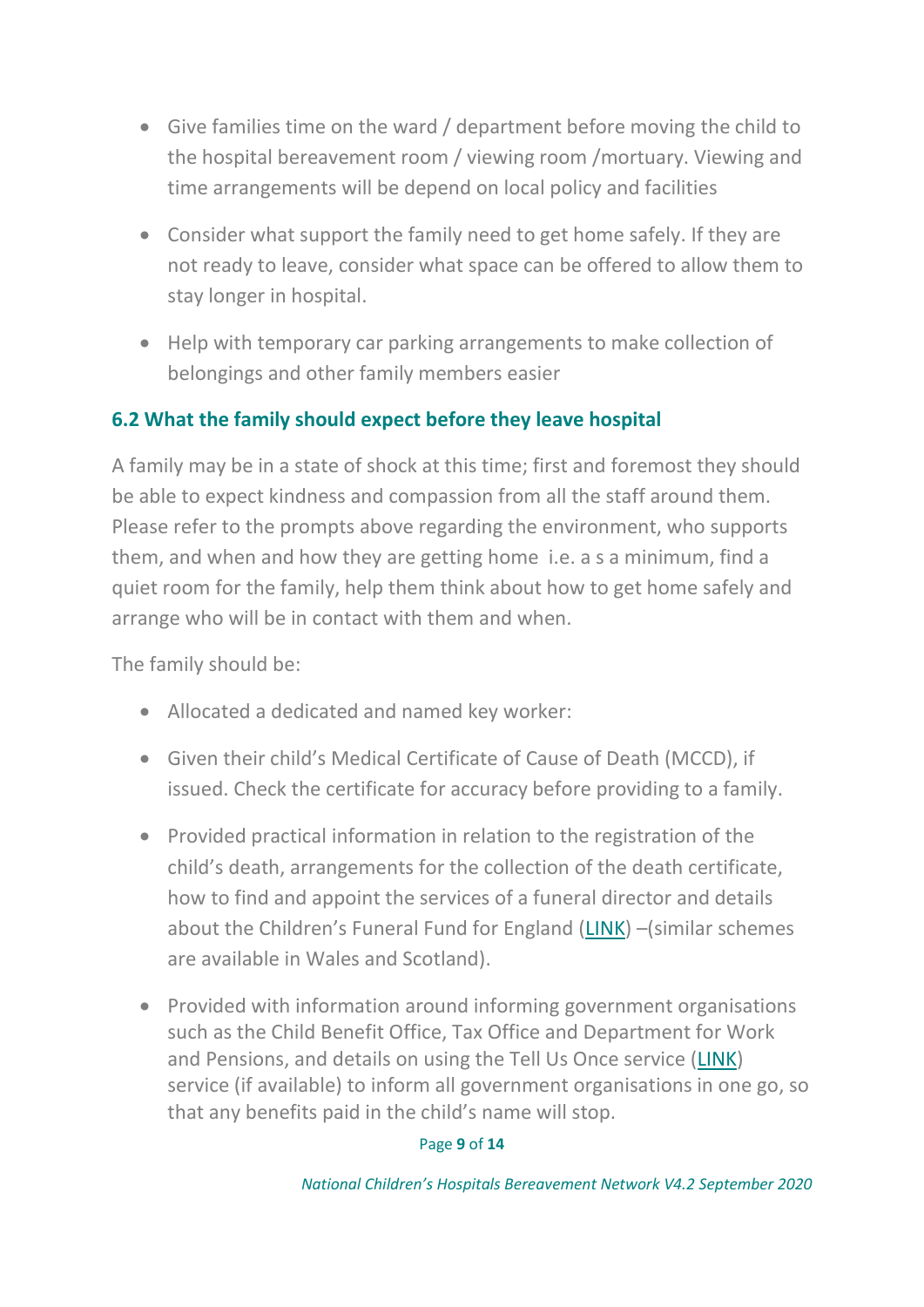- Informed of the local policy for the release of their child into the care of their nominated undertaker, or the necessary arrangements for the option of taking their child home themselves or to a local hospice.
- Informed about the various processes that happen after a child has died and how they will be supported during this time
- Informed about the Child Death Review Process (booklet in England only)
- Informed about the Coroners process (**if applicable**)
- Offered specific information if required on the post mortem process, be it a coroners or hospital post mortem.
- Provided with support around any decisions requiring consent with regard to a hospital post mortem.
- Provided with support when decisions are required to be made within short timeframes
- Provided with time and space to process information and not pressured into making decisions or to engage with services
- Informed of whom they can expect to be in contact with them from the hospital (end of life Bereavement Medical Lead & Bereavement key worker as set out in the national statutory CDR guidance) and when. This should be mutually agreed with the family.
- Given information on support groups
- Provided with information on the use of social media and support and advice around contact with the press if required – this becomes more of an issue in unexpected deaths
- Offered/signposted to bereavement support services for siblings and schools if required

#### Page **10** of **14**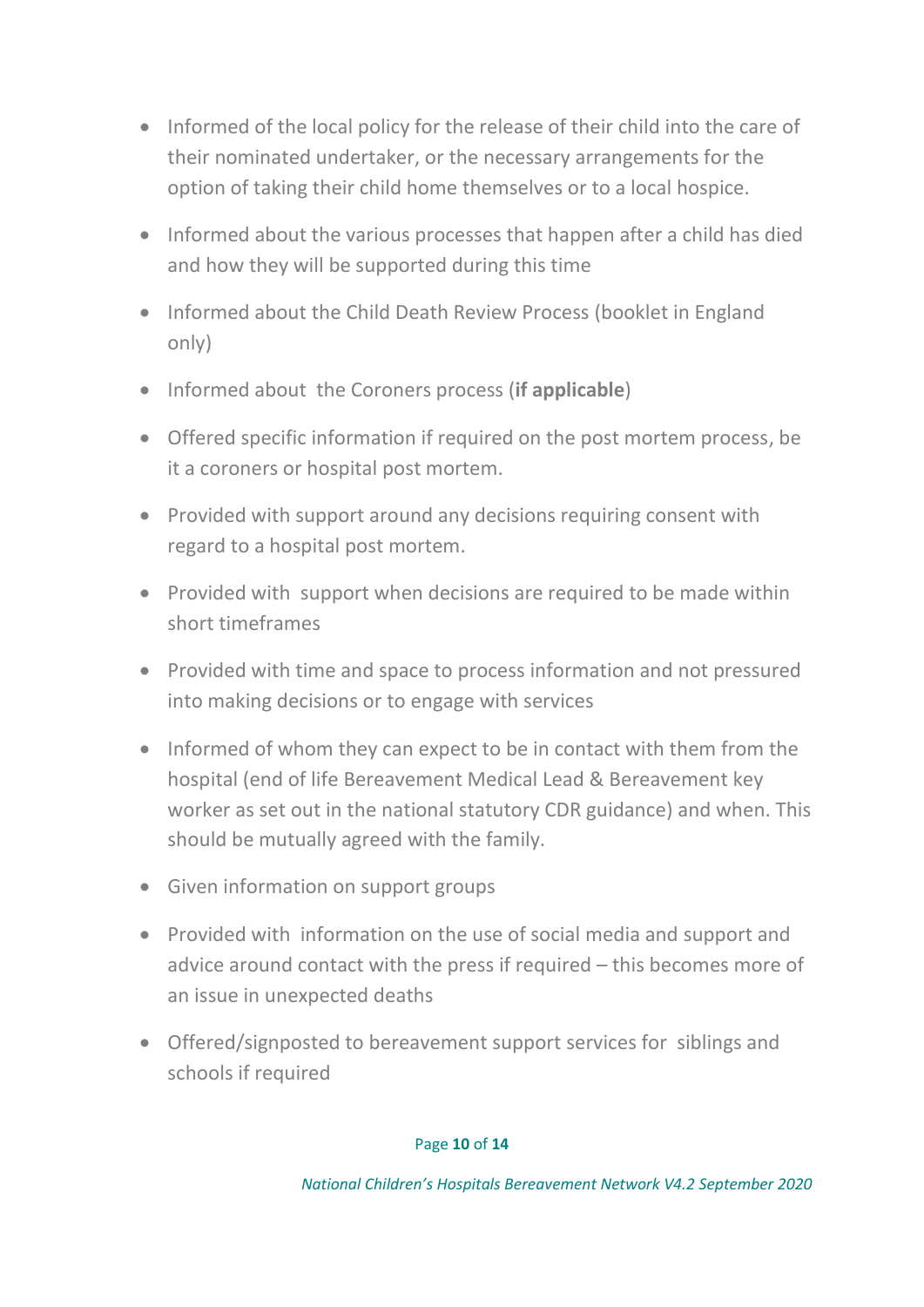**Bear in mind that any information given before the family leave hospital may not be retained and therefore should be reiterated in subsequent meetings by the bereavement key worker and also given in writing if needed.**

## **7. On-going bereavement support**

Once the family are at home their main point of contact will be their bereavement key worker. This person will contact them as agreed to support them through their involvement with the hospital and the various processes that need to happen following the death. They will make onward referrals to other agencies as required, provide an ongoing and open link to the hospital, and offer a supportive and information-gathering role.

All bereaved parents should be informed about and, if requested, referred to emotional support services, and for specialist mental health support when needed.

## **7.1 The bereavement key worker or 'point of contact' will ensure that:**

- A joined-up and co-ordinated response is provided to all families
- The family know how to make arrangements to view the child's body if this remains at the children's hospital. Families will be encouraged to make an appointment within normal working hours but under exceptional circumstances flexibility can be offered.
- Where a post mortem is required, it is important that the family know when and where this is going to happen and why. They should be given the opportunity to spend time with their child's body before the post mortem. In some areas children are transferred to another hospital and it is important that families know where this is and are informed when their child leaves the hospital.
- The family are informed via their preferred means of communication when their child's body leaves the hospital to go their appointed funeral

#### Page **11** of **14**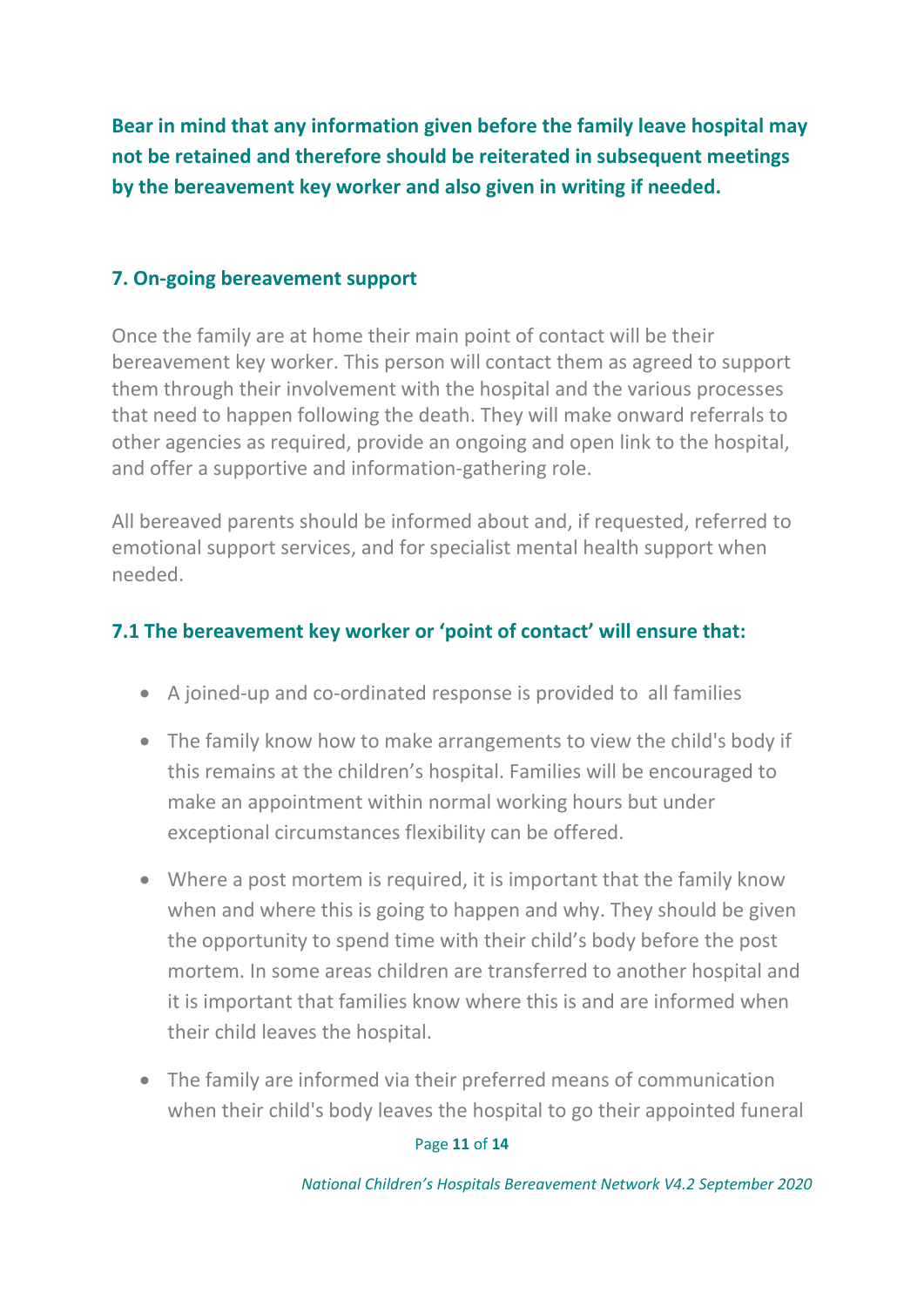director (or receiving hospital, in the case of a post mortem). In the event of a coroner's case, it is the responsibility of the coroner's officer to keep the family informed of the whereabouts of the child's body.

- A meeting with relevant clinicians is offered to the family, to take place at a time and place of the family's choosing where possible. Subsequent meetings may be required and these should be offered flexibly, bringing in any relevant professionals necessary to provide information and discuss ongoing support needs.
- Letters containing unexpected information should not be sent without a preceding meeting or telephone call with the family. Where possible letters should be sent during the working week to ensure the family can contact someone if they have any questions or concerns. All contact with the family should be documented on the local IT system.

## **The bereavement key worker should;**

- Consider appropriate venues and forums for proposed meetings and interactions and give families a choice where possible. Ensure bereaved families are represented and / or supported at key meetings
- Provide bereavement support in the aftermath of a child's death and for as long as is required as based on local policy – this local policy should be made very clear to all bereaved families, so as to avoid any distress
- Ensure that suitable and appropriate bereavement support is accessible and coordinated in a timely fashion and, when required, close to the family home
- Signpost bereaved families to sources of high quality advice and support services including: aftercare; chaplaincy; counselling; independent advocacy; legal; local charities, helplines, and family liaison service
- Ensure that families are aware of how to access 24 hour/7 days a week telephone support. This may be via the national NHS 111 Service, or Samaritan's Listening Service (116 123). Give advice to telephone local

#### Page **12** of **14**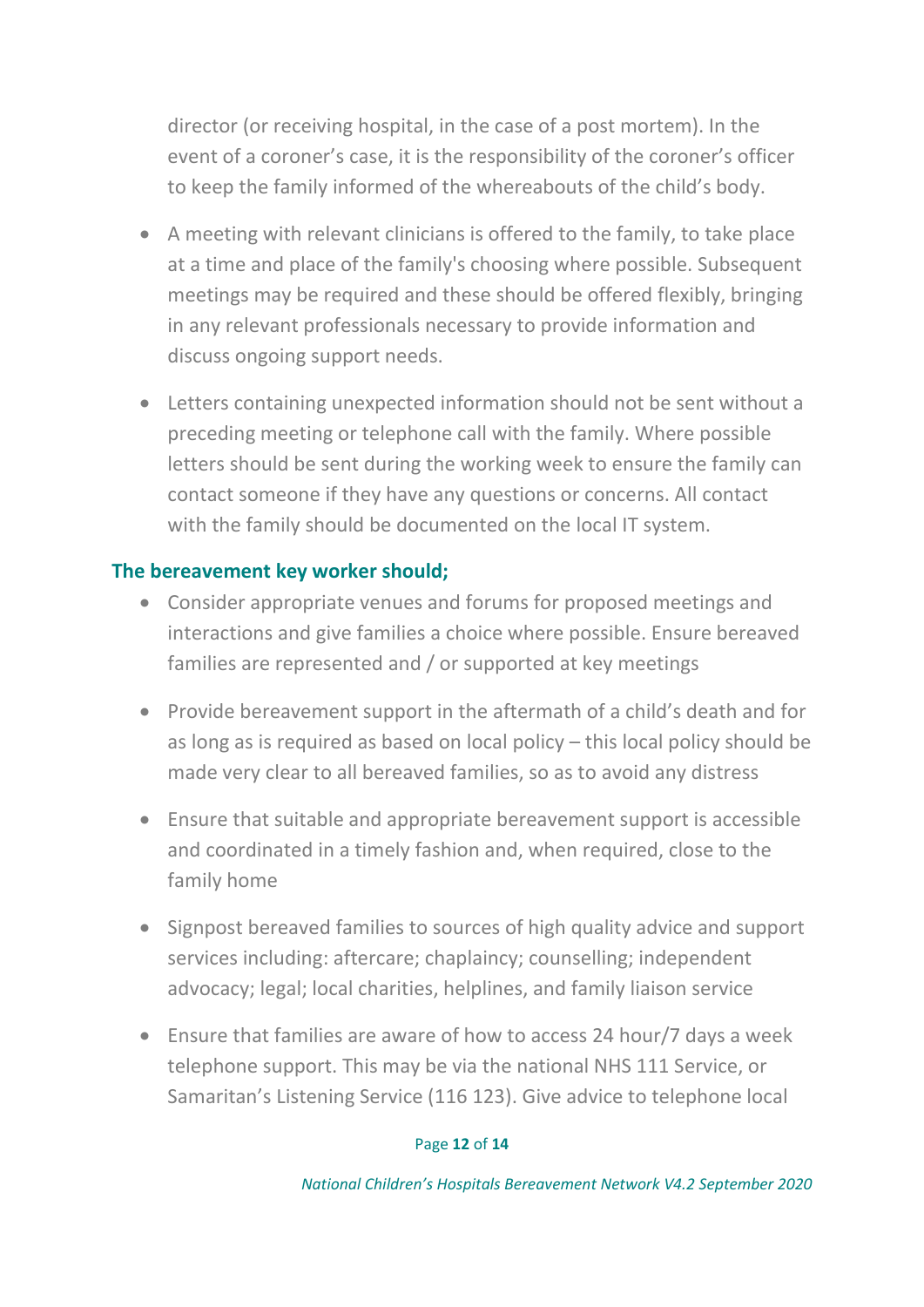24/7 Mental Health Services (provide contact details), or dial 999 or attend a local hospital Emergency department in the event of a mental health crisis.

• Liaise closely with the Coroner / pathologist in those children who have had a post mortem. Post mortem reports should not be sent directly to bereaved parents in the post. Best practice would suggest that such reports be sent to the family's end of life medical lead, and that a face to face meeting is arranged at which the post mortem report is explained. The family should then receive a copy of their child's post mortem report if they wish to receive it.

The bereavement key worker is responsible for ensuring that all elements of the local SOP/guidance are in place and/or available to the family. The bereavement key worker will also ensure the clinical team is aware of their responsibilities.

**Specialist bereavement services:** These are service(s) that may be offered by the hospital psychologist, psychiatrists, social worker, counsellors or pastoral care workers or services in the wider community. The hospital should employ(s) appropriately qualified staff or actively develop(s) links with other service providers or organisations that have relevant experience in providing this high level of support to specific social and cultural groups represented in their catchment area.

### **8. Individual Trust culture and values**

Any NHS trust where children die should overtly acknowledge that this happens, and look for ways to honour death and improve the experience of families and staff alongside their bereavement services, which are different from the needs of adult services.